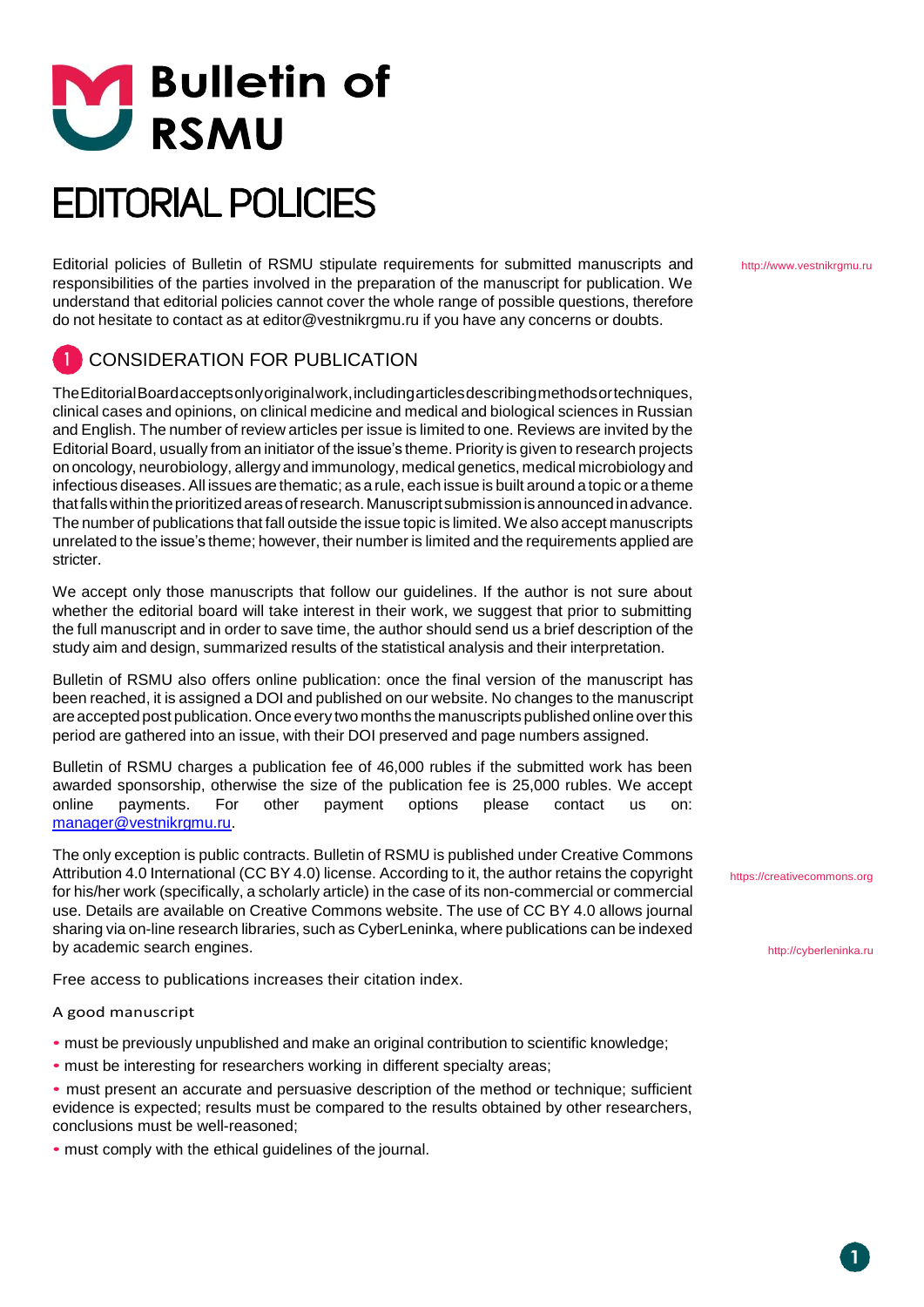

A manuscript will be rejected if

- it is not relevant to the remit of the journal;
- study results do not contribute to scientific knowledge;
- •it contains major methodological mistakes indicating a lack of professionalism ofthe researchers, as opposed to experimental failure;
- it does not contain accurate statistical analysis;
- a breach of copyright, plagiarism, self-plagiarism ,or falsification of data are detected;
- if it does not fit manuscript requirements of our journal.

### MANUSCRIT SUBMISSION

Manuscripts are submitted online on our website. After completing the registration procedure, the author should use the "Submit a manuscript" tab in their user account. A step-by-step article submission guide is available in the section "For Authors". To contact tech support, please email to [manager@vestnikrgmu.ru.](mailto:manager@vestnikrgmu.ru)

# PUBLICATION FEE

Bulletin of RSMU charges a publication fee of USD 700. We accept online payments. For other payment options please contact us on: [manager@vestnikrgmu.ru.](mailto:manager@vestnikrgmu.ru) The fee is paid online (see the section "For Authors" for details).

### MANUSCRIPT PREPARATION

A good manuscript is always a result of a good research study. We recommend that the study should be scrupulously planned according to the international guidelines published on EQUATOR Network website. Guidelines on the planning of biological and biomedical research are available on the BioSharing searchable portal. Our science editors check the submitted manuscripts for compliance with international standards.

Research studies involving human subjects must be approved by a local ethics committee or, in the absence thereof, must comply with the 2013 revision of the Declaration of Helsinki. Any deviations from the standards established by the Declaration must be well-reasoned by the author and discussed and approved by the Academic Board of the institution that carries out or hosts the study.

A clinical trial should be registered with the Federal Service for Surveillance in Healthcare or any of the registries accredited by WHO prior to the selection of participants. The trial ID must be specified in the *Methods* section of the article. If the trial has not been registered, the author must explain the reason to the science editor.

Trial participants have a right to privacy, and their personal data can be disclosed only after obtaining written informed consent from each participant. Participants have a right to familiarize themselves with the article text and photographs before giving their consent. If the study involves children, informed consent must be obtained from their parents. Written consents must be retained by the author and provided to the Editorial Board upon request. Information on the informed consent must be provided in the *Methods* section of the article.

[http://www.equator-network.org](http://www.equator-network.org/)

https://biosharing.org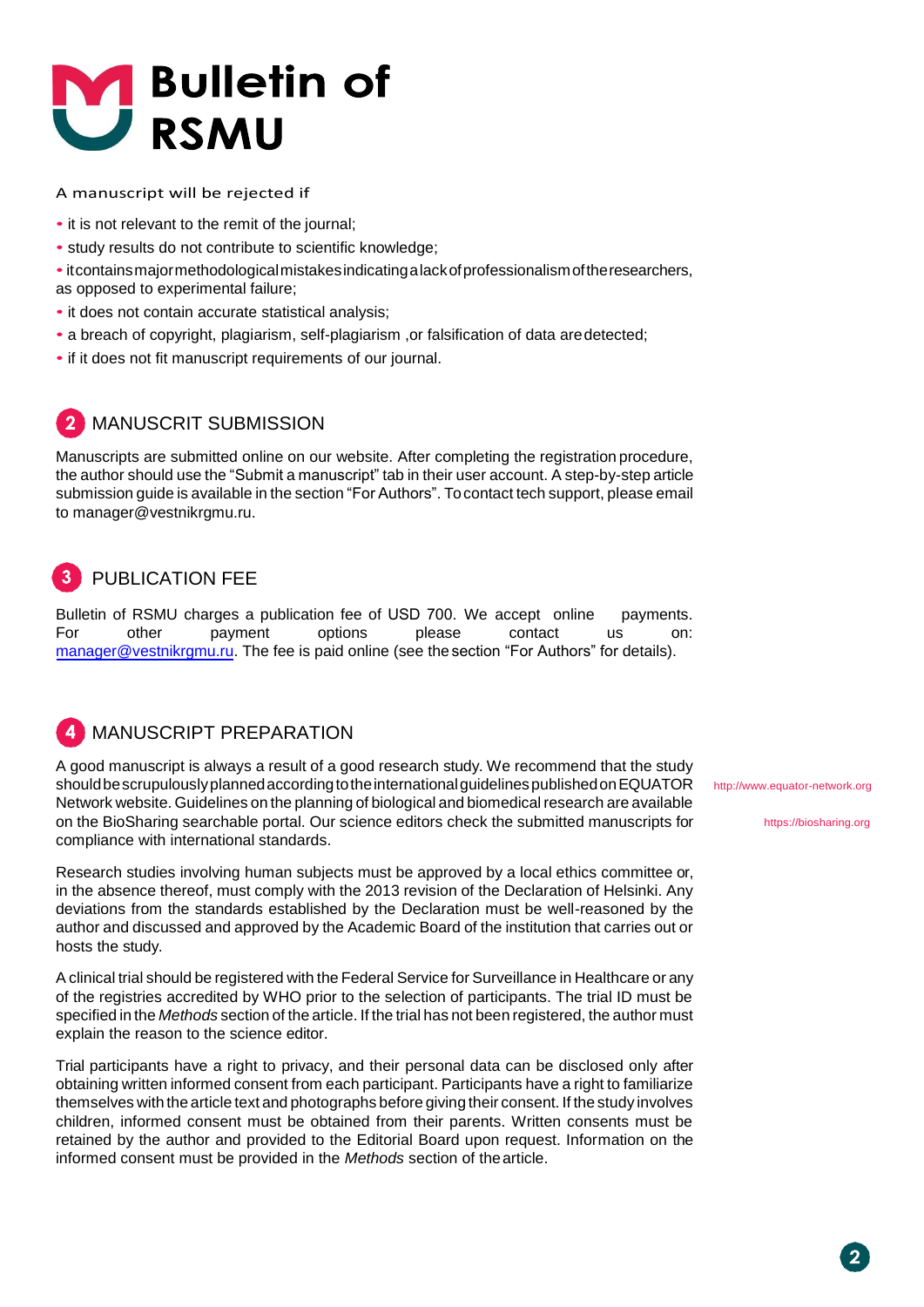

Animal studies must be approved by a local Ethics Committee.We recommend that researchers should follow the ARRIVE guidelines (Animal Research: Reporting In Vivo Experiments) suggested by the National Centre for the Replacement, Refinement & Reduction of Animals In Research (NC3Rs). If the experiment is carried out in the species for which no ethical requirements have been stipulated, the author must provide reasons for his/her choice of the species.

#### Style requirements

The article should be written in plain language to be comprehensible to a non-specialist reader. Generally accepted terms should be used and scientific jargon should be avoided: it is not the convoluted language, but the quality and the importance of the study that make it a true science. Copy-editing is used to correct mistakes and improve the style of the manuscript.

#### Manuscript structure

Manuscript sections must be presented in the following order:

- Title page (contains information about the author(s), abstract, and keywords)
- Introduction
- Methods
- Results
- Discussion
- Conclusions
- References in Russian and English («Литература» and References).

For articles of other types, such as *Review* or *Opinion*, the structure and section names can be different. Requirements for section content are included in the manuscript template.

#### Formatting

The manuscript must be submitted as a .doc file. Formatting specifications are provided in the template. Tables, images and captions should be arranged in separate files.

Tables should be provided as .xls (Microsoft Excel) files, one table per sheet. Table titles and legends should be provided as a separate .doc file (all tables in one file). All columns and rows must be titled; measurement units must be specified for each parameter presented in the table. Bulleted lists should be avoided.Tablesmustbereferred to in the manuscript as (Table1),(Tables 1, 2) or (Tables 1-3).

Images should be provided as .jpg, .jpeg, .png, .tif, or .eps files, at 300 dpi resolution. The image can be in color or black and white, but it must be clear and sharp. If there is a graph, it must be provided with an .xls table it is based on. Titles and captions (legends) should be provided as a separate .doc file (all images in one file). Images must be referred to in the manuscript as (Fig. 1), (Fig. 1, 2) or (Fig. 1-3).

The reference list should be compiled as shown in the [Sample References r](https://www.nlm.nih.gov/bsd/uniform_requirements.html)ecommended by ICMJE and accepted (with slight modifications) by PubMed. Our journal does not use the Russian GOST (All-Union State Standard) Р 7.0.5 – 2008. References must be cited in the article body as [1], [1, 2], [1–3]. Cited sources must be included in the reference list in the order they appear in the manuscript. It means that reference [10] cannot come earlier in the text than references [1-9]. The reference list should be provided in both Russian and English. If there is a translation for a Russian article, it must appear on the reference list of an English version instead of the original Russian source. Otherwise, the author can provide a translated title of the original source in square brackets or transliterate the title. For transliteration, we recommend the online service *Транслит по-русски* (select BGN from the menu *Варианты*). Examples of properly formatted reference lists are given in the manuscript template.

[http://www.nc3rs.org.uk](http://www.nc3rs.org.uk/)

[http://translit.net](http://translit.net/)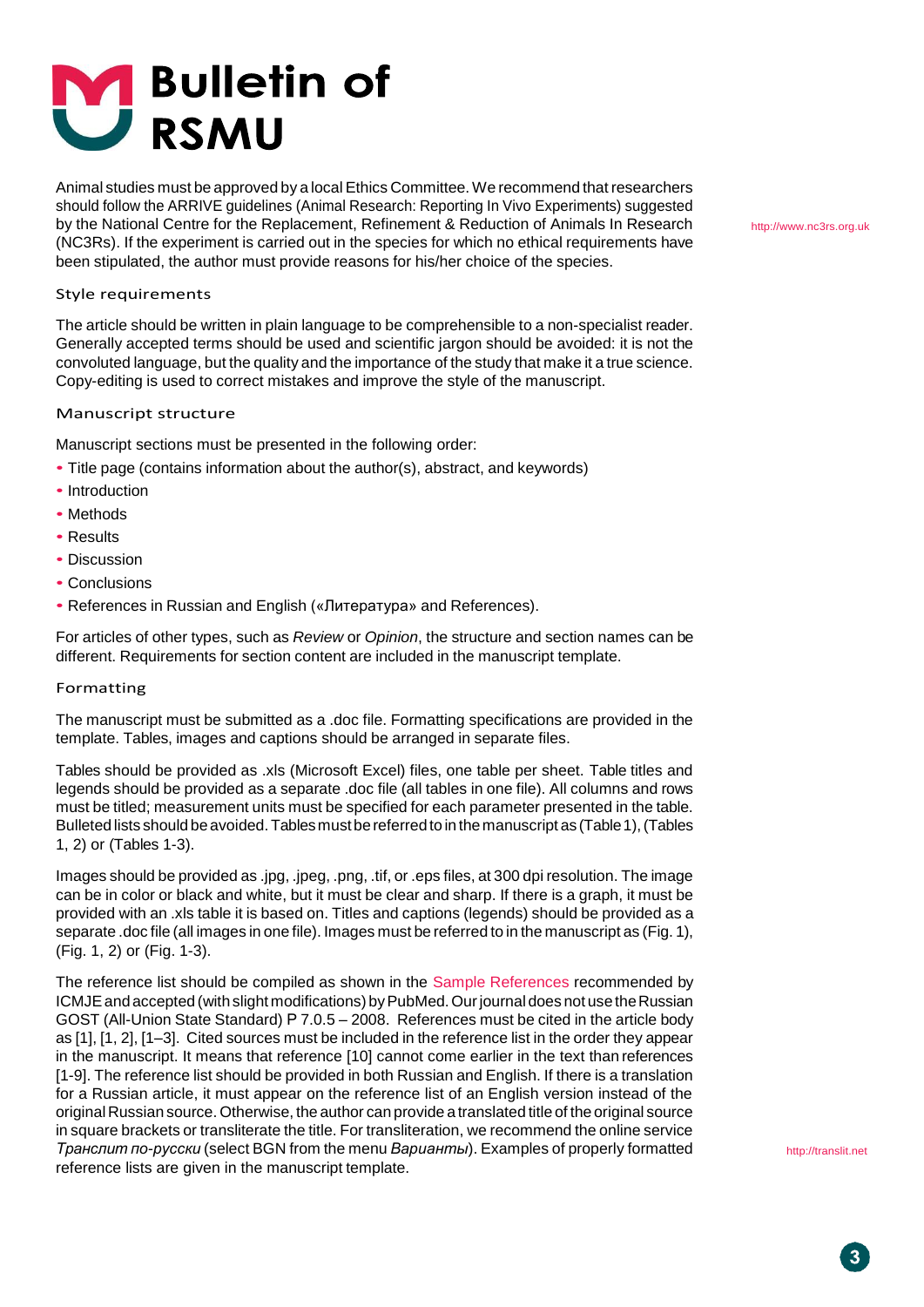

#### Manuscript requirements: summary

| Article type                                             | Sections                                                                                                                  | Number of characters in the<br>article (title page and reference<br>list excluded, spaces excluded) | Number of<br>tables and<br>images | Numer of<br>references |
|----------------------------------------------------------|---------------------------------------------------------------------------------------------------------------------------|-----------------------------------------------------------------------------------------------------|-----------------------------------|------------------------|
| Review                                                   | Title page<br>Main sections (free structure)<br>Conclusions<br>References                                                 | up to 25 000                                                                                        | up to $6$                         | up to $50$             |
| Research<br>study, method<br>or technique<br>description | Title page<br>Introduction<br>Patients and Methods (Methods)<br>Results<br><b>Discussion</b><br>Conclusions<br>References | up to 20 000                                                                                        | up to 6                           | up to 30               |
| Clinical case                                            | Title page<br>Introduction<br>Clinical case presentation<br>Clinical case discussion<br>References                        | up to 10 000                                                                                        | up to 10                          | up to 15               |
| Opinion                                                  | Title page<br>Main sections (free structure)<br>Conclusions<br>References                                                 | up to 10 000                                                                                        | up to $2$                         | up to 15               |

#### AGREEMENTS AND DOCUMENTS  $\overline{5}$

#### Author Agreement

Author Agreement stipulates the terms of collaboration between the journal and the authors.

In this Agreement, the authors confirm that they meet the criteria for authorship and specify the contribution each of the authors have made to the study and manuscript preparation; the authors disclose funding sources; the authors confirm that the study complies with ethical requirements, give their consent for the distribution of the published article under CC BY 4.0 license, etc.

Criteria for authorship are described in Section 4 of the Editorial Policies.

Note that a signed Agreement should be send to the Editor right after the article has been approved for publication. We recommend that the authors familiarize themselves with the Agreement before receiving the approval in order to save time.

#### Conflict of Interests Statement

A conflict of interests occurs when professional judgment of the researcher is influenced by a secondary interest, such as financial gain, family ties, academic competition or opposing scientific views. Authors are required to disclose potential conflicts of interest so that readers could recognize biases in their work.

Note that each author must fill in a separate copy of the Conflict of Interests Statement. Statement forms are attached to the Author Agreement.

Copy of the expert report of the Ethics Committee

Studies involving animals or humans must be approved by a local Ethics Committee. If there is no such committee in the area where the study is going to be conducted, researchers must follow the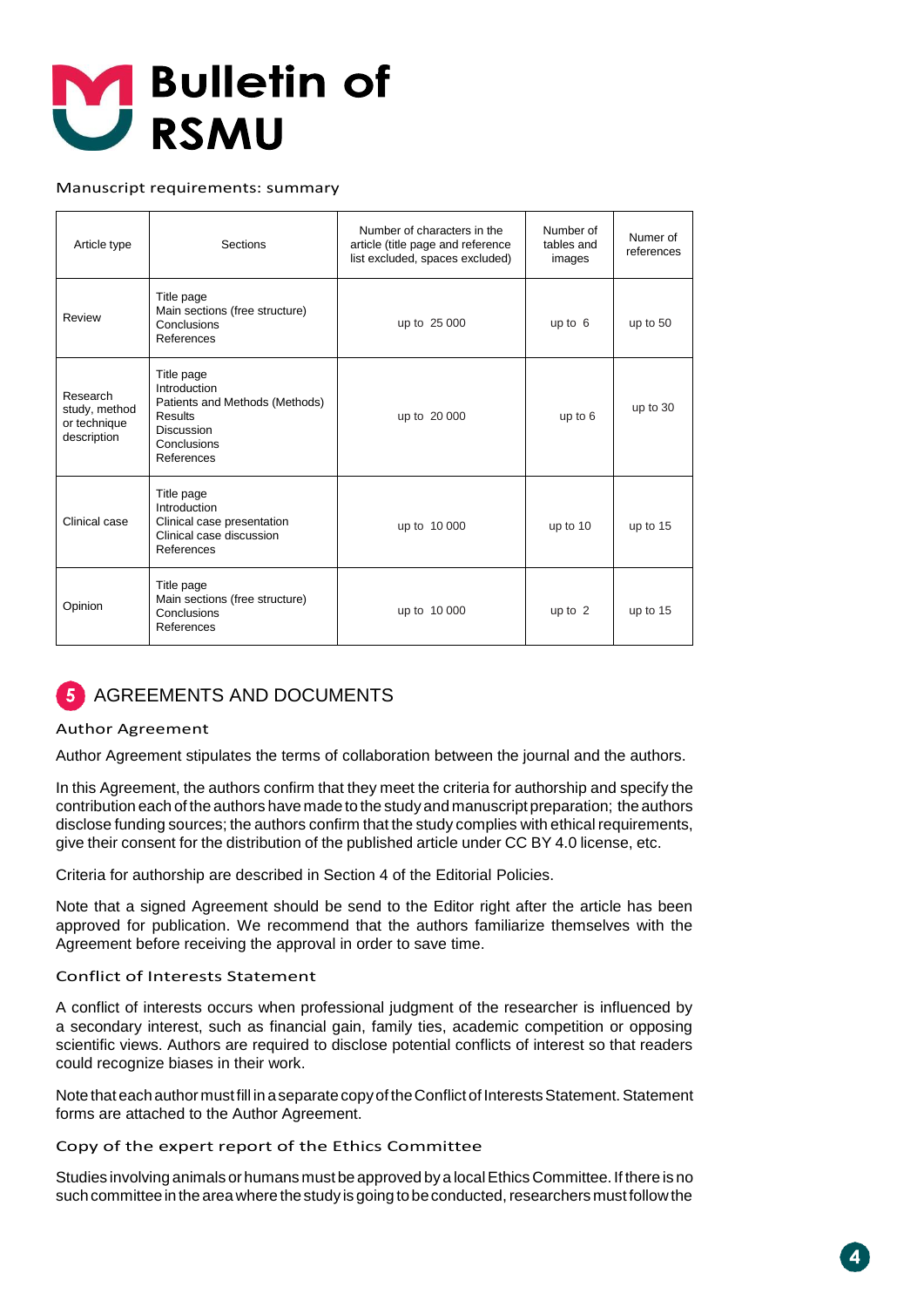# **Bulletin of** U RSMU

guidelines of the 2013 revision of the Declaration of Helsinki.Any deviation from these guidelines must be explained by the authors and approved by the Academic Board of the institution that carries out or hosts the study. In this case, the authors are expected to provide a copy of the expert report approved by the Academic Board.

## RESPONSIBILITIES OF THE PARTIES INVOLVED IN MANUSCRIPT PUBLICATION

#### Responsibilities of authors

An author of a publication is a person who:

- has largely contributed to the study design, data collection, data analysis or interpretation of study results; AND
- has taken part in the preparation of the manuscript draft or made edits in the manuscript; AND
- has taken part in the preparation of the final version of the article;AND
- is ready to take responsibility for all aspects of the work.

A person who does not meet any of these criteria cannot be designated as the author of the article and should be credited in the *Acknowledgements* section. Deciding on who qualifies for authorship is up to the team of authors who worked on the manuscript. The Editorial Board does not arbitrate conflicts between the authors.

Note that if authors request addition or removal of an author after the manuscript has been submitted, theywill be asked to provide a statement of agreement signed byall authors, including those to be added or removed.

Note that the author must obtain a written permission from all individuals or organizations to be acknowledged because acknowledgement suggests that those acknowledged endorse the research. Although such permission does not have to be attached to the submitted manuscript, it must be sent over to the editor upon request.

Authors must adhere to the ethical standards of the journal, including those stipulating the disclosure of the conflicts of interests.

One of the authors is designated as a corresponding author and is expected to communicate with the Editorial Board on behalf of all other authors. The corresponding author must respond to the queries of the Editorial Board within 3 days, otherwise the manuscript may be rejected.

#### Responsibilities of peer reviewers

Peer reviewers consent to be unbiased, honest and polite in giving their professional opinion and to offer constructive criticism. They guarantee confidentiality: manuscripts cannot be discussed with third parties without informing the Editor-in-Chief; manuscript ideas cannot be appropriated or used, e.g. for personal gain, prior to publication. Should a conflict of interests arise, a peer reviewer must excuse himself/herself from the review process. A peer review must be prepared according to the journal standards within the established time limit. A peer reviewer must be able to respond to each question related to their review.

#### Responsibilities of editors

Editors must ensure confidentiality of the process of manuscript preparation for publication. Editorial staff cannot share ideas proposed in the submitted manuscript with third parties.Editors must ensure that peer reviewers understand the importance of confidentiality.

If a manuscript has been rejected before peer reviewing, it will be removed from our database. If the article has been rejected based on the expert assessment, it will be stored in the database for 5 years.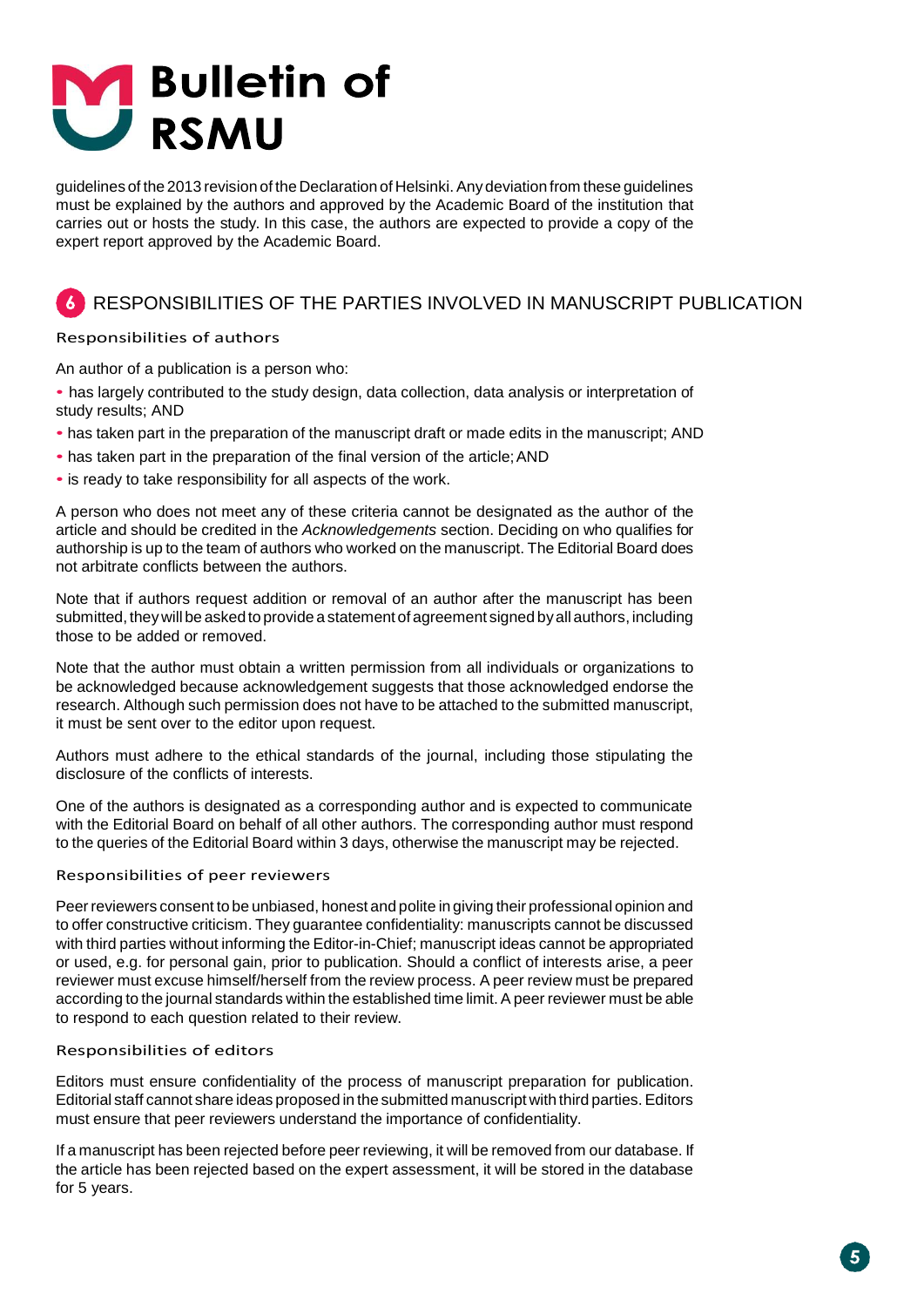# **M** Bulletin of<br>SMU

Editors must ensure timely peer review and publication. If a manuscript receives approval, Editors should make any effort to publish the article within the agreed time limit. Any delay must be agreed on with the authors. If a manuscript is rejected, Editors must contact the authors as soon as possible.

Editors must ensure that peer review of the submitted manuscripts is arranged in accordance with established peer review standards and criteria for the selection of peer reviewers.

Note that the Editor-in-Chief is ultimately responsible for the publication of articles and journal content. He is entitled to decide in favor of the publication of the article that received negative feedback from peer reviewers.

Unintended mistakes are a part of the publication process, and Editors are obliged to publish information about any factual inaccuracies right after they are detected. Withdrawal of the published work or its part is regulated by the ethical guidelines of the journal.



Ethical standards we adhere to are based on the guidelines developed by the Committee on Publication Ethics. Our standards cannot cover the whole range of possible issues and in controversial cases we will follow the COPE guidelines.

Authorship

Bulletin if RSMU follows ICMJE criteria for authorship specified in Section 4 of the Editorial Policies. Authors should bear in mind that any researcher who is involved in research planning or data collection, analysis or interpretation is eligible to prepare a draft or a final version of the article and cannot be excluded from the list of authors on formal grounds.

#### Originality of submitted work

Editors of Bulletin of RSMU accept manuscripts that have not been previously published elsewhere, in whole or in part and/or in other languages, or are not under consideration by other journals. If the manuscript presents the results that were used for the preparation of other manuscripts in which the authors were designated as co-authors, the authors must inform the editors and provide links to such articles.

We can accept a manuscript that has been previously published in other languages only if the information it contains is extremely important and needs to be spread as widely as possible and the journal that has initially published the work can give permission forrepublication. Such article must contain an explicit reference to the original.

A manuscript that presents a reanalysis of previously published data must include a reference to the original source.

Scientific misconduct

#### Violation of regulations for research planning

Any inconsistencies with international guidelines for research planning or the use of methods/ techniques that have not found application in routine practice can lead to the distortion of study results or manipulation of research data or statistical analysis data. The editors of Bulletin of RSMU insist that researchers should follow international guidelines for research planning and design and timely notify the editors of any deviations from international standards providing a rationale for their decision.

Authors must abide by the laws of the Russian Federation while conducting their research.

[http://publicationethics.org](http://publicationethics.org/)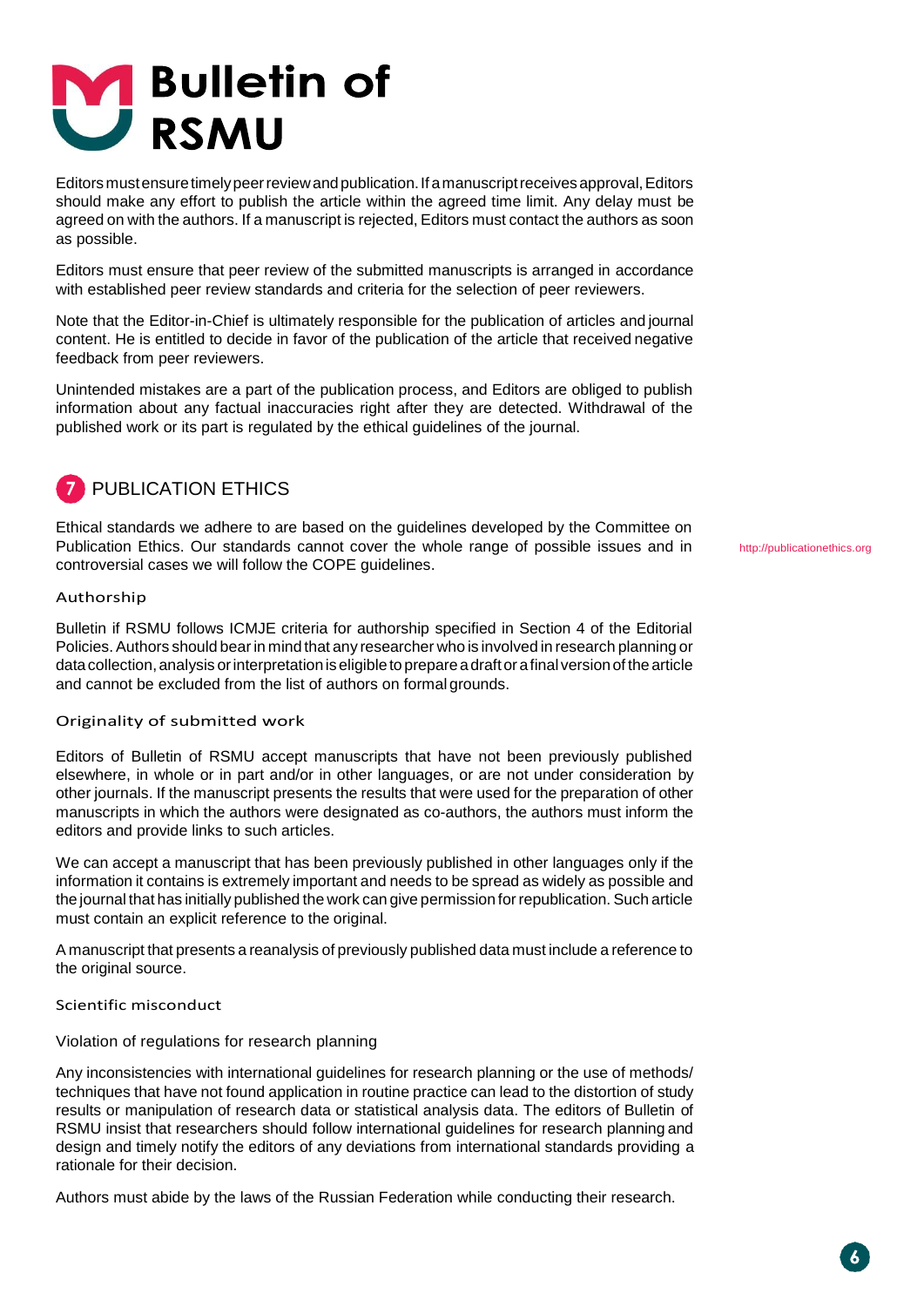

#### Authorship conflicts

Violation of crediting authorship occurs in case of the unreasoned removal/addition of an author from/to the list of authors or manuscript submission without receiving consent from each listed author. Deciding on who qualifies for authorship is up to the team of authors who worked on the manuscript. The Editorial Board does not determine who qualifies as an author and does not arbitrate authorship conflicts. However, the Editor-in-Chief reserves a right to refuse publication if this kind of misconduct is discovered.

#### Plagiarism

Plagiarism is the use of someone else's published or unpublished ideas, thoughts, expressions or other intellectual property without consent or full acknowledgement of their author as one's own, new and original . If plagiarism is detected, the manuscript will be refused immediately with no right of resubmission, and the Editorial Board will issue a warning to the research institution the author is affiliated with.

Self-plagiarism is presenting one's own previously published work, in whole or in part, as new and original. The most common violations here are: changing the text of the article without improving its informative value in comparison with the previously published work; submission of a manuscript that contains data presented at a conference over a year ago; submission of a manuscript that contains data presented in the dissertation that was defended over a year ago. Such works are not novel and cannot be published.

Self-citation is citation of a previously published manuscript on the same subject without using a proper citation format. Self-citation is not considered plagiarism, but is also unacceptable. If self-citation is extensive, the article will not be refused, but the author will be asked to introduce necessary edits to their work.

#### Falsification of data

Falsification of data is fabrication or intentional distortion or concealment of data that contradict to author's hypothesis or conclusions. If fabrication or intentional data distortion are detected, the manuscript will be refused with no right of resubmission. In this case, the Editorial Board will issue a warning to the research institution the author is affiliated with. If some data are concealed, the manuscript may be rejected, but is still eligible for resubmission if the authors submit the data in full and make necessary corrections to their conclusions.

#### Conflict of interests

A conflict of interests occurs when professional judgment of the researcher is influenced by a secondary interest, such as financial gain, family ties, academic competition or opposing scientific views. Authors are required to disclose potential conflicts of interest so that readers could recognize biases in their work. If a conflict of interests is declared, it will be published along with the article. If a conflict of interests is discovered after manuscript publication, the journal will publish this information separately, and the authors will be required to write an explanation letter.

#### Full or partial withdrawal of a publication

Should the Editorial Board have any concerns about the ethical aspect of the entire publication or its part, the Editor-in-Chief will contact the research institution that carried out or hosted the study requesting clarification. If ethical misconduct is detected, the journal will publish a rejection note and launch an investigation of all previously published works submitted by the authors in question. If ethical misconduct cannot be proved, the journal may still publish a notification of the ethical misconduct and appeal to the scientific community to discuss the issue.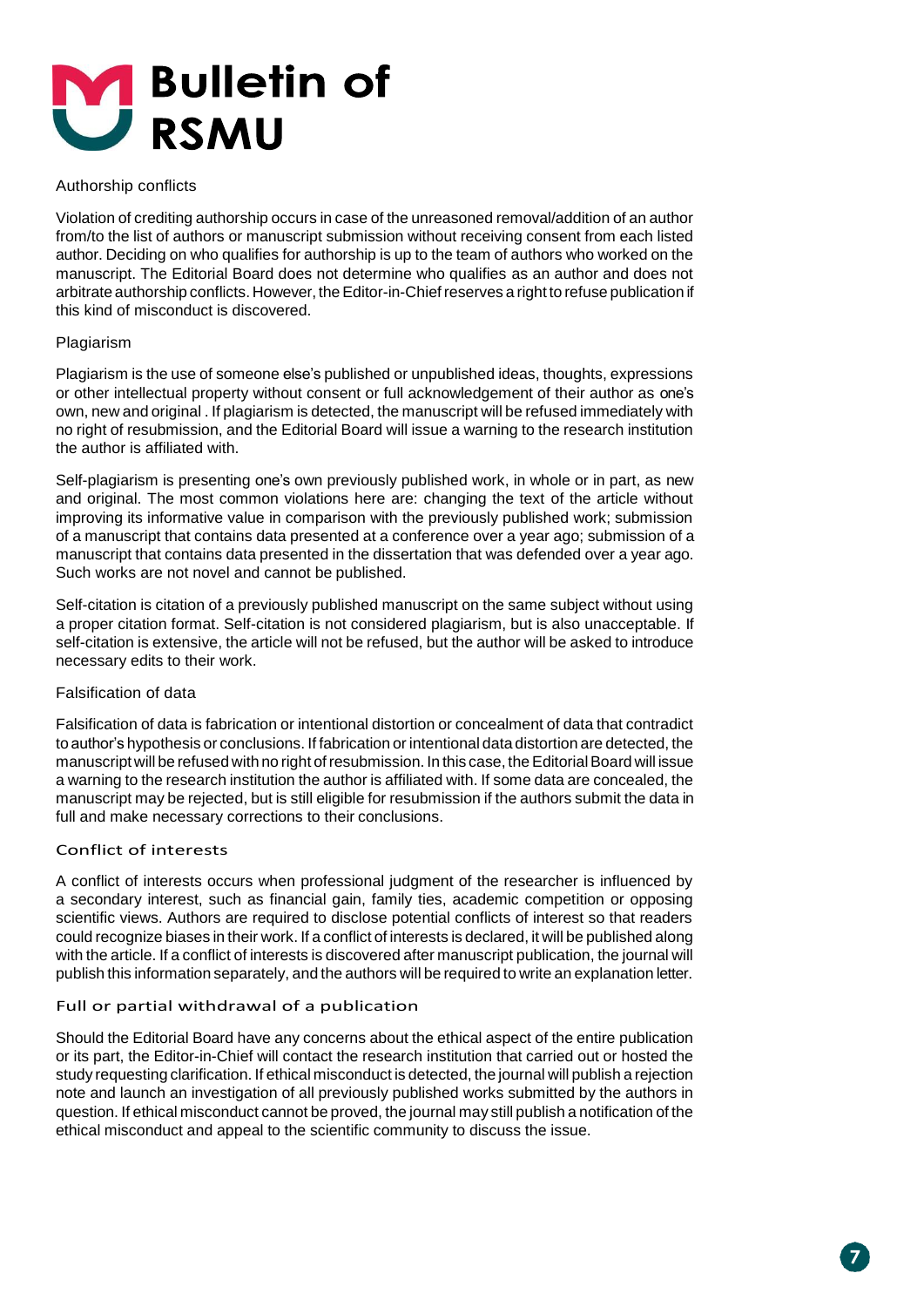

# EDITORIAL BOARD

The Editor-in-Chief is accountable for the content and quality of the journal. However, to ensure that his decisions are unbiased and all aspects of various research areas are taken into account, the Editorial Board was established.

To become a member of the Editorial Board, an applicant must be a researcher with the Candidate or Doctor of Sciences degree who has been publishing his/her work in Russian or foreignscientific journals on aregular basis (no less than 3works a yearon his/herfieldof interest) and has never violated regulations for publication ethics. If a member of the Editorial Board is caught violating the author code of conduct, he/she will be immediately dismissed from the Board with no right to reenter.

Members of the Editorial Board peer review submitted manuscripts, give their expert opinion on the articles of dubious quality, give feedback to the Editor-in-Chief after an issue has been published, and suggest topics for publication. Peer review and expert assessment of the articles of dubious quality are performed upon the request of theEditor-in-Chief.

Membership can be terminated following the decision of the Editor-in-Chief. The number of members is not limited. If he/she is willing to, a member is free to quit the Board. This position is volunteer and is not paid for.

If you would like to become a member of the Editorial Board of Bulletin of RSMU, please contact usa[teditor@vestnikrgmu.ru.P](mailto:editor@vestnikrgmu.ru)leasespecify*EditorialBoard*inthesubjectline,provideinformation on your area of interest and tell us about your most significant scientific achievements.

# PEER REVIEW

All submitted manuscripts are peer reviewed. For each manuscript, peer reviewers are selected by the Editor-in-Chief.

We use a blind peer review model: the peer reviewer and the author do not know each other's names. The authors have a right to familiarize themselves with the review of their work. Toimprove quality of peer review, the Editor-in-Chief can forward the review prepared by one peer reviewer to another peer reviewer. In this case, a review is anonymous. Copies of peer reviews may be forwarded to the Ministry of Education and Science of the Russian Federation upon request.

A peer review is styled according to the established template. It must be compiled by a peer reviewer and then sent from the email that allows to identify the reviewer to editor@vestnikrgmu. ru along with the original .doc copy of the manuscript. A signature and a seal of the research institution the author is affiliated with are not required. A review must be prepared within the agreed time limit, but no later than within 10 days after the manuscript was received by a peer reviewer. The reviewer must timely respond to the questions of the author and the editor giving comments and detailed explanations for his edits.

Based on a peer review, a manuscript may be rejected, published as is or revised; based on the decision of the Editor-in-Chief, additional peer review of the revised manuscript can be carried out. The final decision on the publication is made by the Editor-in-Chief.

Reviews are stored in our database for 5 years.

Rules for peer review

A peer reviewer must be a researcher who has published no less than 3 works on the subject of a reviewed manuscript over the past year. When deciding on the right candidate, the Editor-in-